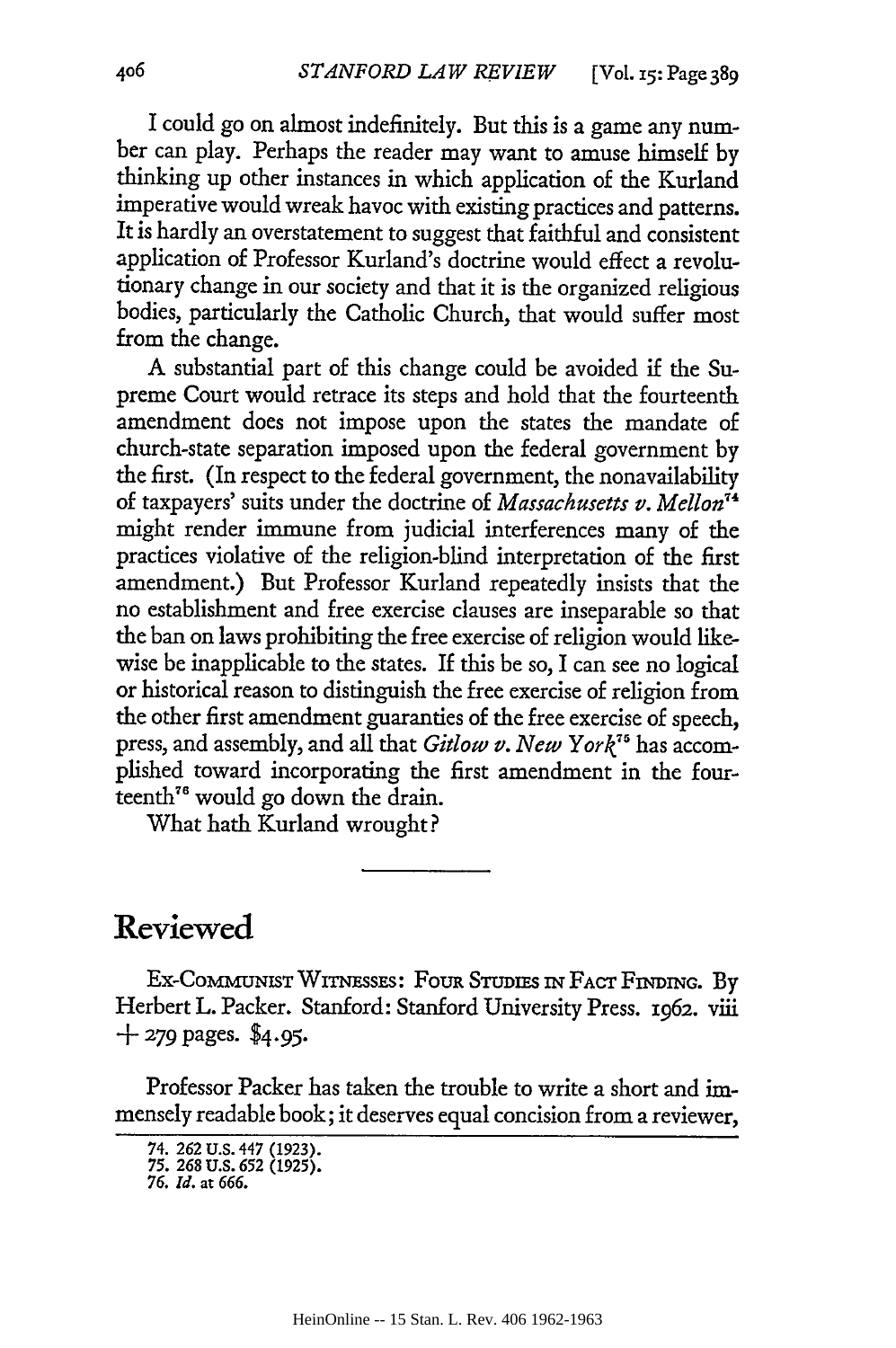even if he cannot match the author's urbanity and clarity of expression.

The main purpose of Professor Packer's undertaking was to assay the reliability of those who testified about a vexed problem the extent and consequences of Communist penetration into public affairs in this country-with the special insights and disabilities of having themselves been Communists. He is not concerned with the witnesses who had been planted by the police; their insights and disabilities raise separate and ancient problems. He practically ignores the psychopaths and derelicts, like Manning Johnson and Paul Crouch, whose fabricated testimony is a lasting stain on the government agencies that sponsored it. From the regiment of putatively genuine ex-Communists a selection was necessary. Four figures commended themselves because of the importance of their stories and, as the event proved, because of the neat contrasts that evaluation of those stories permitted. Even with this limitation the records that had to be combed and analyzed ran to **200,000** pages.' No wonder this book has been some time in preparation!

The method was essentially to study transcripts of appearances before congressional committees and administrative bodies and of testimony in criminal and, occasionally, civil cases for evidence of consistency or inconsistency, of corroboration or contradiction, of plausible recollection as opposed to implausible invention or fantasy. These records Professor Packer approached with the lawyer's trained eye and the historian's spirit of inquiry.

The results, on the whole, are inconclusive in the sense that no stunning demolition occurs; conversely, none of the witnesses comes out qualified to sit at the right hand of George Washington.

One of the author's major conclusions is that we might have more satisfactory answers to the unresolved questions of reliability and veracity if it were not for shortcomings in all the forums in which the witnesses were heard. I will revert to this point later. Inconclusive or not, the rehearsal of the famous episodes to which the witnesses testified is generally absorbing.

The first witness, Whittaker Chambers, opens up the case of Alger Hiss.<sup>2</sup> Professor Packer unavoidably finds himself drawn into the intricate controversy, following Hiss's conviction in his second trial for perjury, whether the defense theory of "forgery by

**<sup>1.</sup> P. vii. 2. Pp. 21-51.**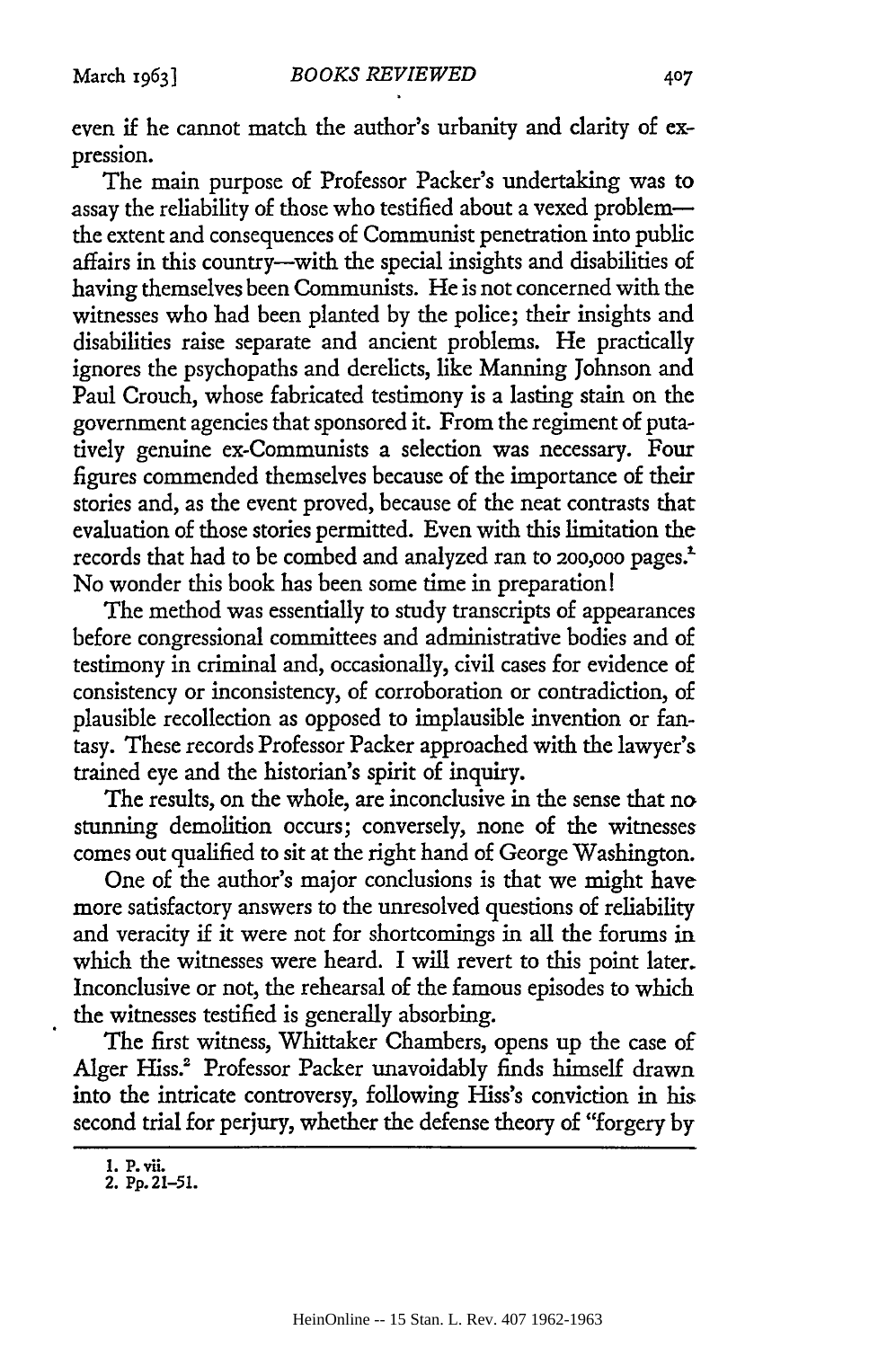typewriter" justified a new trial. It is impossible to deal with this question in a review which is committed to brevity. I will only say that the analysis, while considering the possibility of a frame-up, points to some familiar and some unfamiliar difficulties in establishing and accepting it. While the typewritten documents were central to the issues of the trial (nominally perjury, in fact espionage), acceptance of the verdict still leaves unresolved tantalizing questions about the extent and duration of Hiss's Communist connections. Professor Packer recalls a number of questions (for example, did Chambers give Hiss and others oriental rugs as gifts from the party?) that were not satisfactorily cleared up either in the congressional hearings or in the trial and that might still be capable of solution if some other witnesses could be compelled to testify, perhaps by a forced grant of immunity. However, the author reluctantly recognizes that further inquiry will probably never be made. His final appraisal of Chambers is that he was "a largely convincing witness."<sup>3</sup> Is Professor Packer perhaps a little beguiled by what he characterizes as Chambers's "gift of self-expression" ?' I recall from my own reading of *Witness'* that it conveyed a sense of plausibility, even in its most fantastic passages, because of the skill in narration and description which made Chambers a senior editor of *Time.* Be that as it may, one comes back to the typewritten documents and, in the absence of a convincing demonstration that they were in fact forged (not simply that they could have been), perhaps we are compelled to concur in the author's call for a "suspension of disbelief"' on the part of those who are still troubled by the strange case of Alger Hiss.

With the testimony of Elizabeth Bentley, the one-time "Red spy queen," we come to a more diffuse and suspect tale." Miss Bentley was profuse in her identification of spies. Only two cases were subjected to the test of adversary proceedings. One was the perjury prosecution of William Remington, bearing on his denials of Communist Party membership. Here Miss Bentley was corroborated in some respects by the testimony of Remington's estranged former wife. However, the Remington case is vitiated—though perhaps only in collateral respects-by deplorable irregularities on the part

<sup>3.</sup> P. 222.

**<sup>4.</sup>** Ibid.

**<sup>5.</sup>** CHImBERs, Wrn. **(1952).**

<sup>6.</sup> P. 221. **7. Pp.** 52-120.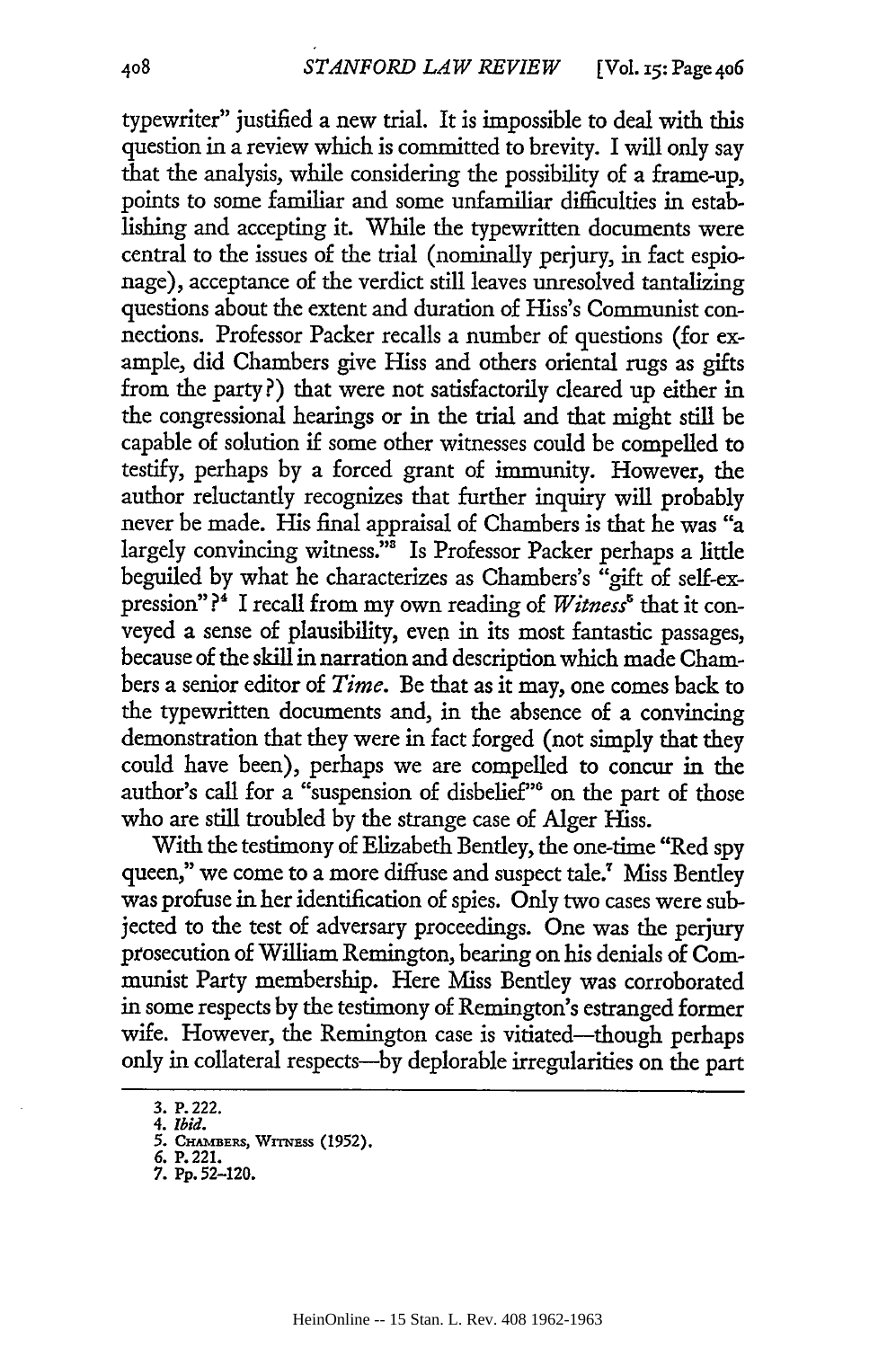of the prosecution. It is an almost incredible but little-remembered fact that the grand jury foreman who browbeat Mrs. Remington in the jury room had a financial interest in the book that Miss Bentley was writing about her experiences. When the first conviction was reversed on other grounds, the prosecution, presumably to avoid this taint, brought a new indictment based on charges of perjury in Remington's testimony in the first trial. Professor Packer's mild observation is that Remington was "brought to book in a way that does not reflect credit on the administration of justice."<sup>8</sup> Indeed it does not; but perhaps this has more to do with the spirit of the times and the ethics of prosecutors than it does with Miss Bentley's reliability.

The other case which is impressive to me was a loyalty proceeding against William Henry Taylor, at the time an employee of the International Monetary Fund. Miss Bentley had publicly identified Taylor as a member of the Silvermaster espionage ring, though she later conceded she had no personal acquaintance with him. After an initial finding by the loyalty board that Taylor had been a spy and was possibly still a Communist, his counsel, Byron Scott, mounted a tremendous counterattack and won a reconsideration and reversal by the board. This is clearly a repudiation of Miss Bentley's charge; but there were many other intriguing elements in the case. In an independent review of the materials relating to it (in this one instance, thinking Professor Packer's judgment too cautious, I went behind his recital), I observed that the board made a great point of saying that it had neither depended on nor rejected her testimony. The fact remains, however, that she was almost surely wrong in her secondhand identification.

Professor Packer's overall judgment on Miss Bentley is one of some mistrust, though he says that "in lawyers' terms" she "has made out a prima facie case."9 One is certainly left with some reservations about J. Edgar Hoover's strong endorsement of her reliability which he made in 1953 in connection with Attorney General Brownell's selective disclosures about the espionage accusations against Harry Dexter White.<sup>10</sup>

For some readers, interest will flag with the accounts of Louis Budenz and John Lautner, both functionaries in the open party

**<sup>8.</sup> P.** *90. 9.* P. **223. 10. P.72.**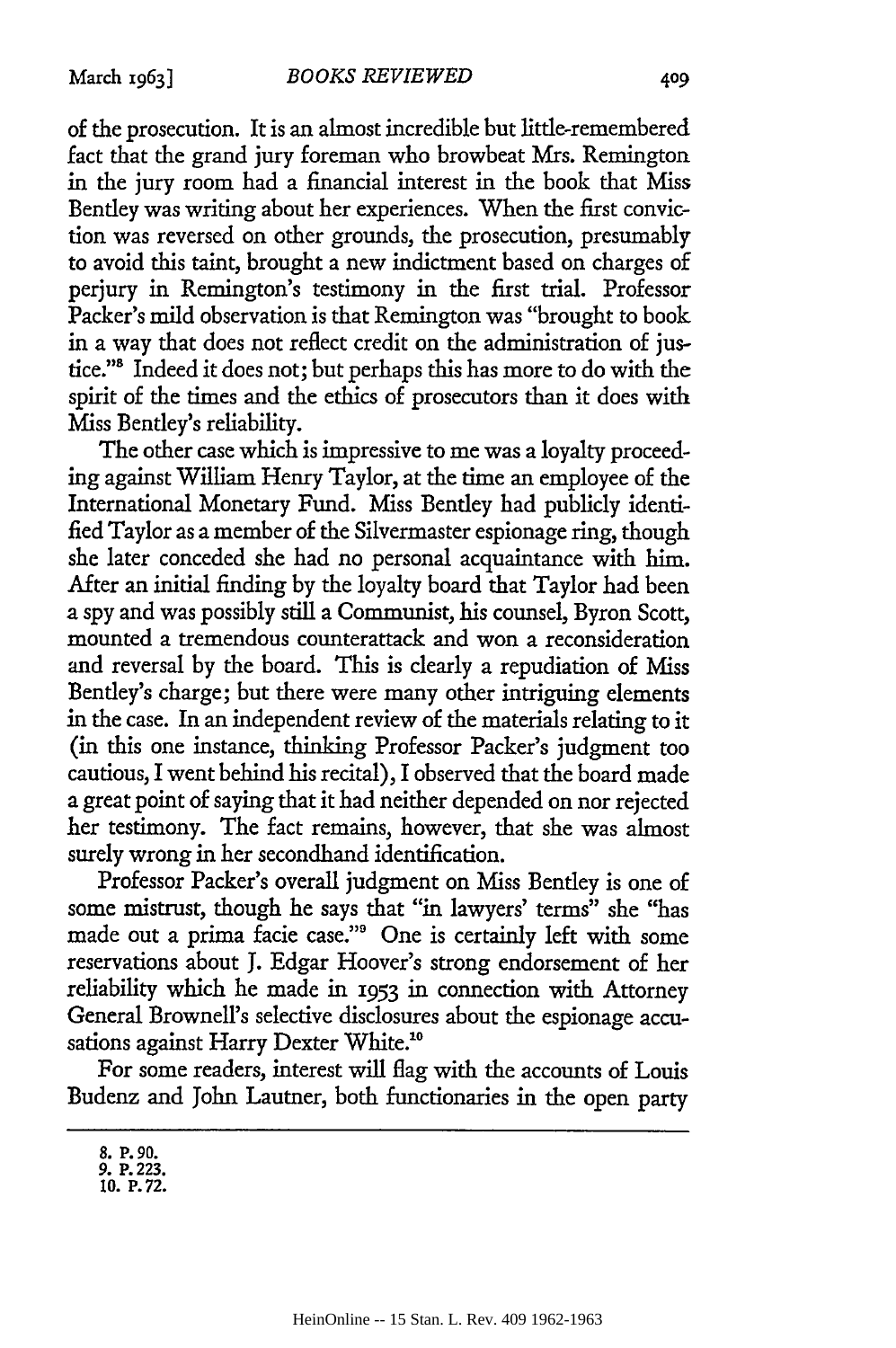who had no significant spy stories to tell. Yet the chapter on Budenz is a masterly selection from the appalling tangle of charge and countercharge about the communization of China. It confronts Budenz and Owen Lattimore (whom Professor Packer characterizes as "a self-assured amateur politico and inveterate busybody"<sup>11</sup>) to the disadvantage of both. Budenz's specialty was a long (as time went on, a lengthening) list of names of people he said were Communists because he, Budenz, had been so "officially" advised by his Communist superiors. What in any other context would be rank hearsay from an unreliable source became for many the purest distillation of truth. Lattimore fought back savagely, and an attempt to try him for perjury collapsed (a fact which Professor Packer barely notes).

Budenz's record is an example of the pressure on many of these witnesses, especially those who have made new careers as professional ex-Communists, to come forward with always new disclosures. Professor Packer, noting that Budenz had an excessively rigid and monolithic view of the party and its supporters, suggests that many of his identifications, which were almost surely mistaken, could have been the result of self-deception and not of "conscious untruth."<sup>12</sup> I think this is too charitable. I am especially dismayed by Budenz's testimony before the Cox committee investigating charitable foundations, in the course of which, as Professor Packer says, "he rattled off the names of a number of eminent scholars" (and others) on the basis of his inexhaustible "official reports."<sup>13</sup> I will not resurrect these particular slanders; but I invite the skeptical reader with a strong stomach for exhumation to dig up this list. Budenz's view of the party and its collaborators was seriously challenged by Bella Dodd in **i95o;** she in turn colored and exaggerated her views as time passed. The deterioration in the quality and plausibility of her testimony, strikingly similar to that of Budenz, is described by Iversen.'

Lautner we can pass by quickly. He has perhaps the unique distinction of appearing "as a principal witness in no less than **25** proceedings relating to the issue of Communist penetration."<sup>15</sup> Professor Packer characterizes his testimony, despite some incon-

<sup>11.</sup> **P. 173.** 12. P. **177.**

**<sup>13.</sup> P. 176.**

<sup>14.</sup> **IVERSEN, THE COMMUNISTS AND THE SCHOOLS 313-23 (1959).** 

**<sup>15.</sup> P. 183.**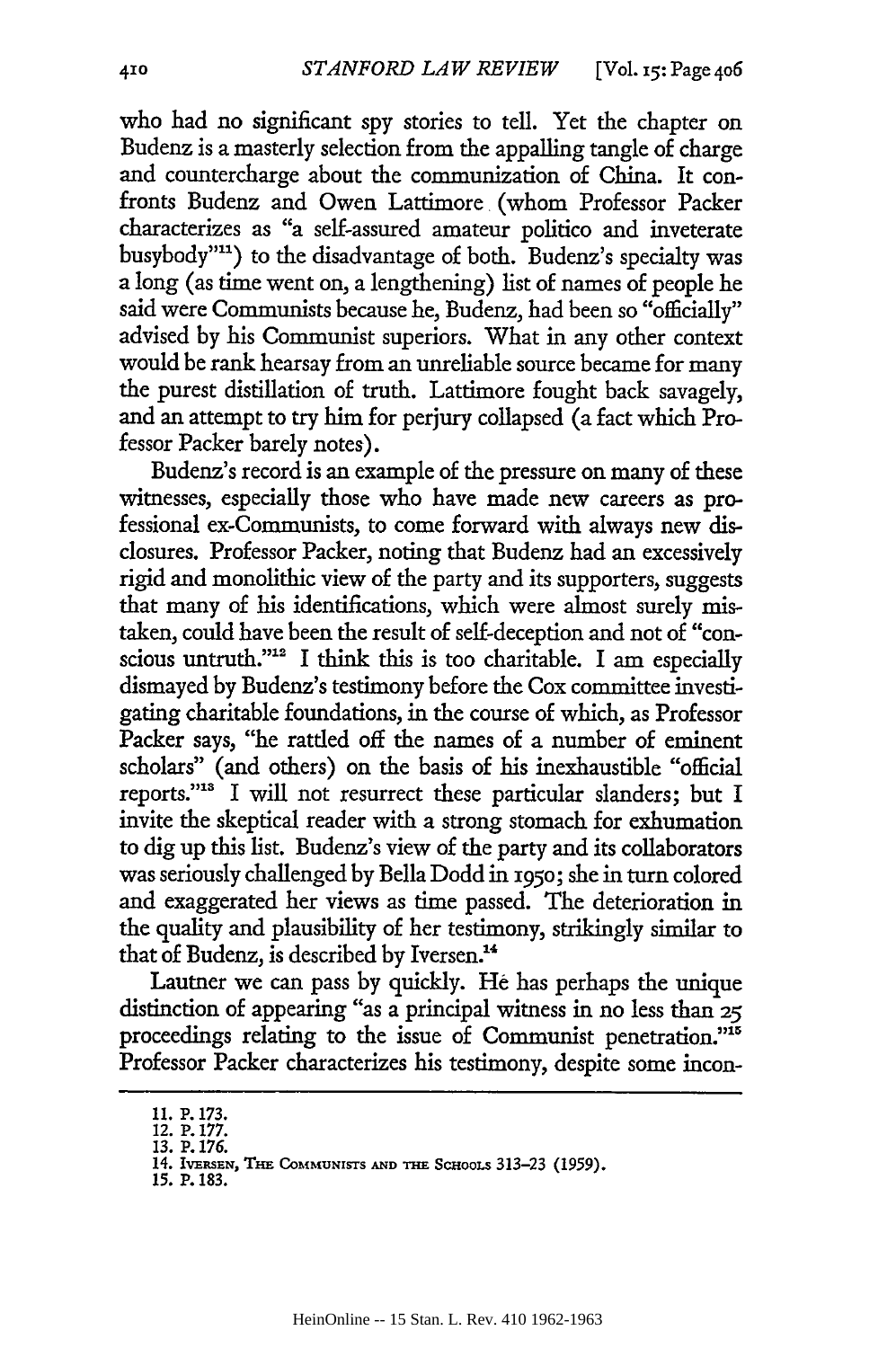sistencies and errors exploited by successive cross-examiners, as "stolid, pedantic, and relatively unshakable."<sup>16</sup>

Professor Packer's major didactic purpose, which he interweaves with his testimonial analysis, is to explore the adequacy of the fact-finding processes we have used to draw out and to test these murky stories. He finds serious inadequacies in all of them. Congressional investigations, ideally, could be a very powerful instrument. Their shortcomings in real life are painfully apparent. Professor Packer lays particular and deserved stress on the downright sloppiness (my word, not his) of many of them. Staff work is poor; loose ends never get tied up; committee members drift in and out of the hearing room, dropping red herrings on the trail and haring off on irrelevant scents.

An administrative tribunal could also be effective. The principal agency in this field has been the Subversive Activities Control Board, which has had the limited, tendentious, and, many would say, superfluous task of determining formally whether the Communist Party and other organizations are Communist-dominated. Court proceedings, of all the possibilities, are best for tackling the credibility of witnesses; but the issues properly presented to courts and juries are narrow ones: Did Joseph Stalin advocate the overthrow of the government by force and violence ?—answer yes or no. Trials are not suited for historical research.

They order these things better in England. So we often think when governmental machinery is in need of overhaul. Professor Packer looks respectfully at the formal, infrequently used Tribunal of Inquiry and at the more familiar Royal Commission of Inquiry and finds them good. Their adaptability, when one moves from creation by an omnipotent Parliament to support from our divided and jealous executive and Congress, creates many problems as Professor Packer shows. I must confess that the suggestion that we attempt such an adaptation does not excite me very much. We are stuck with congressional committees and will have to do what we can to persuade them to function efficiently and fairly.

One leaves this elegant essay with feelings tinged with melancholy and resignation. The events recounted already seem far away and long ago. Professor Packer refers unobtrusively in his preface

*16.* **P.** 224.